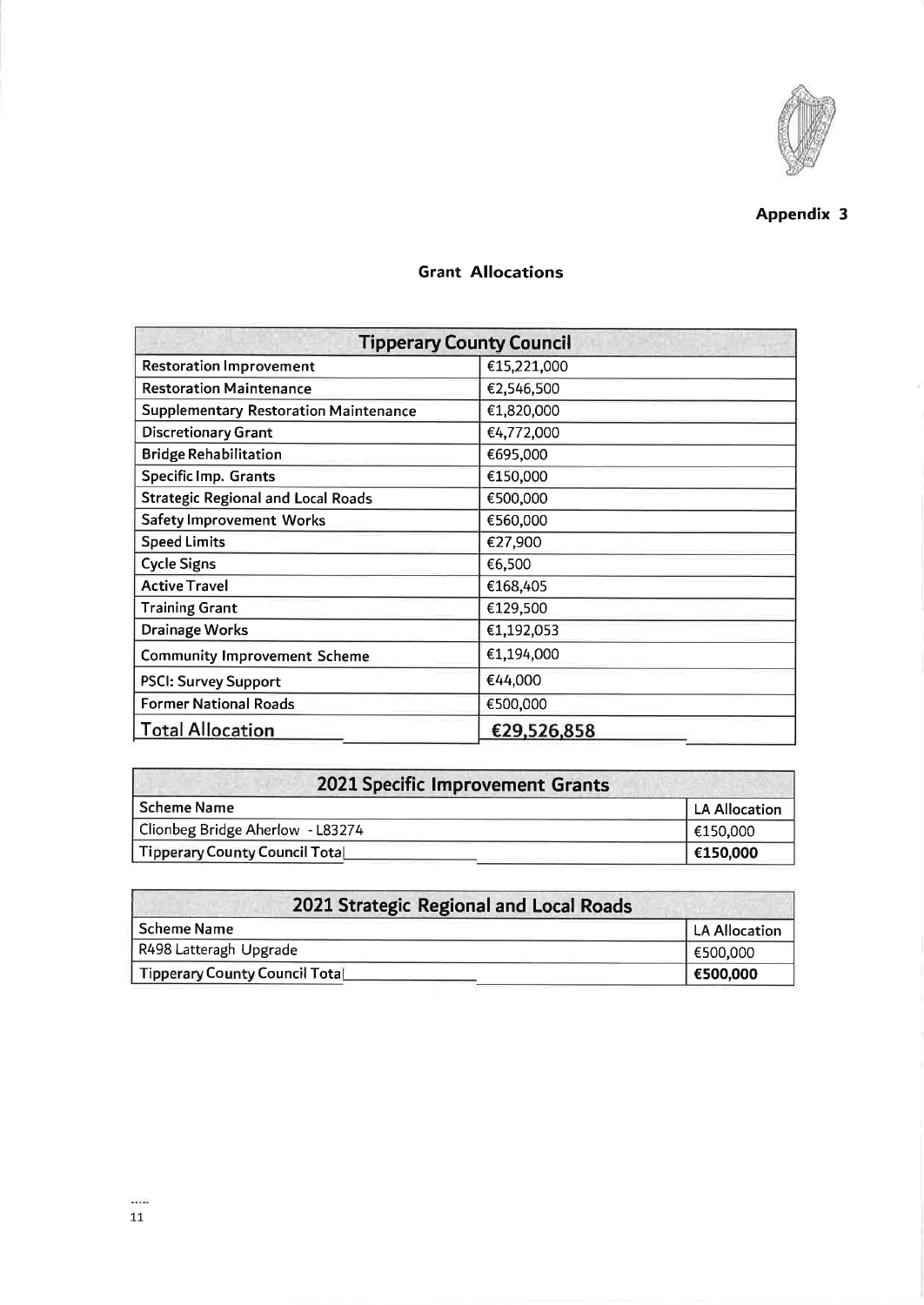

| 2021 Bridge Rehabilitation Works on Regional and Local Roads |                    |                                                         |                      |
|--------------------------------------------------------------|--------------------|---------------------------------------------------------|----------------------|
| <b>Local Authority</b>                                       | <b>Road Number</b> | Location                                                | <b>LA Allocation</b> |
| <b>Tipperary County Council</b>                              | L6043-0            | Knockrenihan Culvert,<br>Portroe                        | €45,000              |
| <b>Tipperary County Council</b>                              | $L-2267$           | Knockshanbrittas Bridge -<br>Knockshanbrittas Kilcommon | €10,000              |
| <b>Tipperary County Council</b>                              | L-31024-0          | Cappa Old Bridge                                        | €140,000             |
| <b>Tipperary County Council</b>                              | L6424-2            | Clashnasmut Bridge Ahenny                               | €90,000              |
| <b>Tipperary County Council</b>                              | L-36531-0          | Rusheen Borrisoleigh                                    | €70,000              |
| <b>Tipperary County Council</b>                              | R445-8             | Kilmastulla Bridge                                      | €150,000             |
| <b>Tipperary County Council</b>                              | L-81341-0          | <b>Ballynera Drombane</b>                               | €60,000              |
| <b>Tipperary County Council</b>                              | L-1282             | <b>Rossmore Creamery Bridge</b>                         | €80,000              |
| <b>Tipperary County Council</b>                              | R-433-38           | Clonmore Bridge                                         | €20,000              |
| <b>Tipperary County Council</b>                              | L5080-0            | Drominagh Bridge                                        | €30,000              |
| <b>Tipperary County Council</b><br>Total                     |                    |                                                         | €695,000             |

| 2021 Safety Improvement Works on Regional and Local Roads |                    |                                                                                                                                                                                                                                                                                                                                                                                                     |                      |
|-----------------------------------------------------------|--------------------|-----------------------------------------------------------------------------------------------------------------------------------------------------------------------------------------------------------------------------------------------------------------------------------------------------------------------------------------------------------------------------------------------------|----------------------|
| <b>Local Authority</b>                                    | <b>Road Number</b> | Location                                                                                                                                                                                                                                                                                                                                                                                            | <b>LA Allocation</b> |
| <b>Tipperary County Council</b>                           | R-660              | A raised roundabout was<br>construction at this junction<br>on the R-660 and a local<br>Urban Road approximately<br>10 years ago as part of the<br>Planning Conditions for the<br>provision of a Shopping<br>Centre adjacent to the<br>Junction. Since the<br>Construction of the<br>Roundabout there has been<br>numerous vehicle collisions<br>on the roundabout both<br>reported and unreported. | €140,000             |
| Tipperary County Council                                  | <i>R497/R503</i>   | Junction of R497 and R503,<br>Knockmaroe                                                                                                                                                                                                                                                                                                                                                            | €195,000             |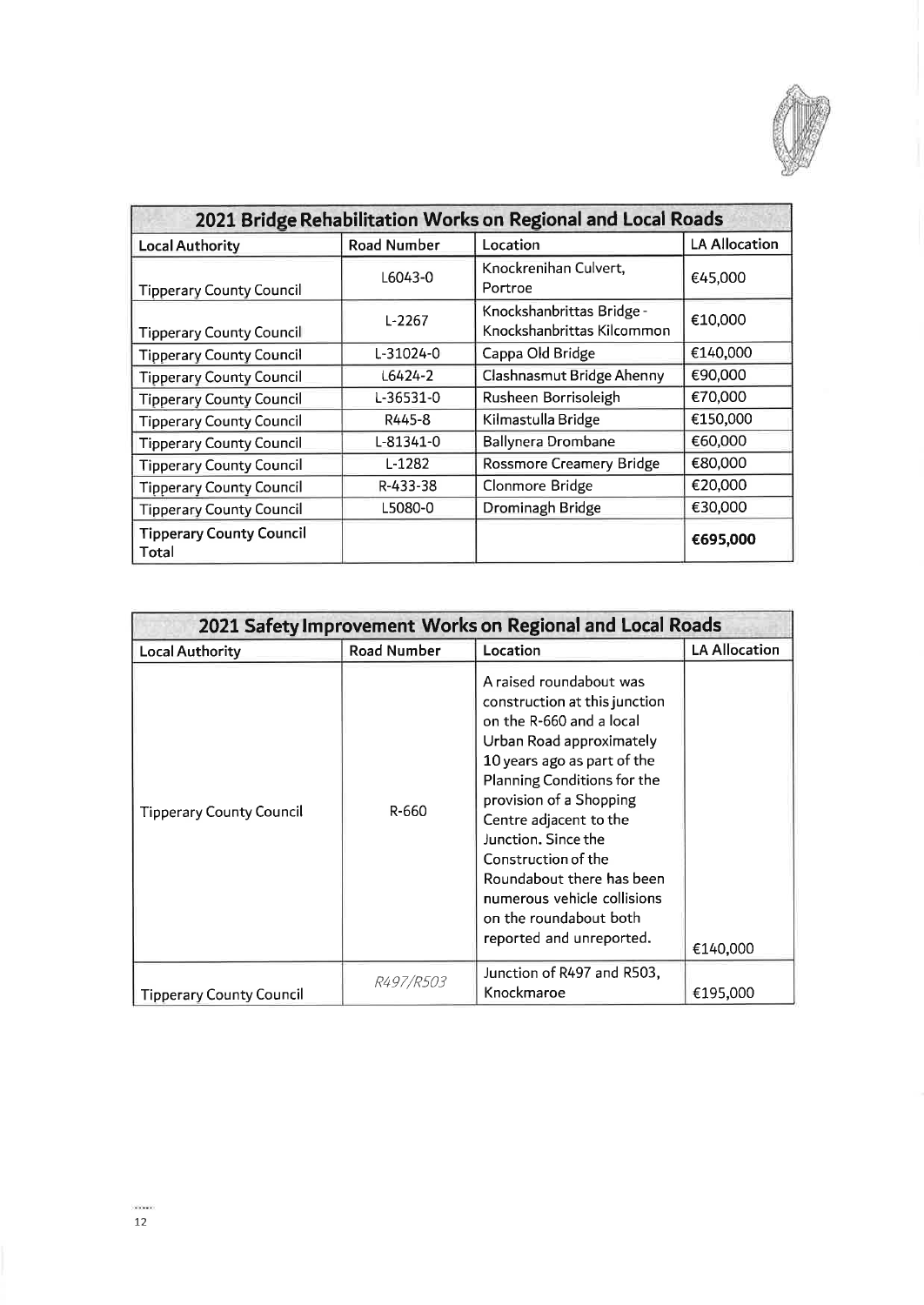

| <b>Tipperary County Council</b>          | R515 & R662 | Top of O'Brien Street in<br>Tipperary Town is the<br>Junction of 4 roads. There is<br>no shape to the existing<br>intersection and its unclear<br>who has priority at the<br>junction. | €40,000  |
|------------------------------------------|-------------|----------------------------------------------------------------------------------------------------------------------------------------------------------------------------------------|----------|
| Tipperary County Council                 | R-688       | Rosegreen Village                                                                                                                                                                      | €45.000  |
| Tipperary County Council                 | R-689       | Main St Fethard, Co<br>Tipperary near junction of<br>Rocklow Road                                                                                                                      | €30,000  |
| Tipperary County Council                 | R-502-34    | Templetouhy                                                                                                                                                                            | €90,000  |
| <b>Tipperary County Council</b>          | R690        | Jct of R692 & R690 at<br>Kilvemnon, Mullinahone, Co.<br>Tipperary                                                                                                                      | €20,000  |
| <b>Tipperary County Council</b><br>Total |             |                                                                                                                                                                                        | €560,000 |

| <b>2021 Former National Roads</b>        |                    |                                              |                      |
|------------------------------------------|--------------------|----------------------------------------------|----------------------|
| <b>Local Authority</b>                   | <b>Road Number</b> | <b>Proposed Works</b>                        | <b>LA Allocation</b> |
| <b>Tipperary County Council</b>          | R-639-34           | HRA overlay/relining/gullies<br>and manholes | €500,000             |
| <b>Tipperary County Council</b><br>Total |                    |                                              | €500,000             |